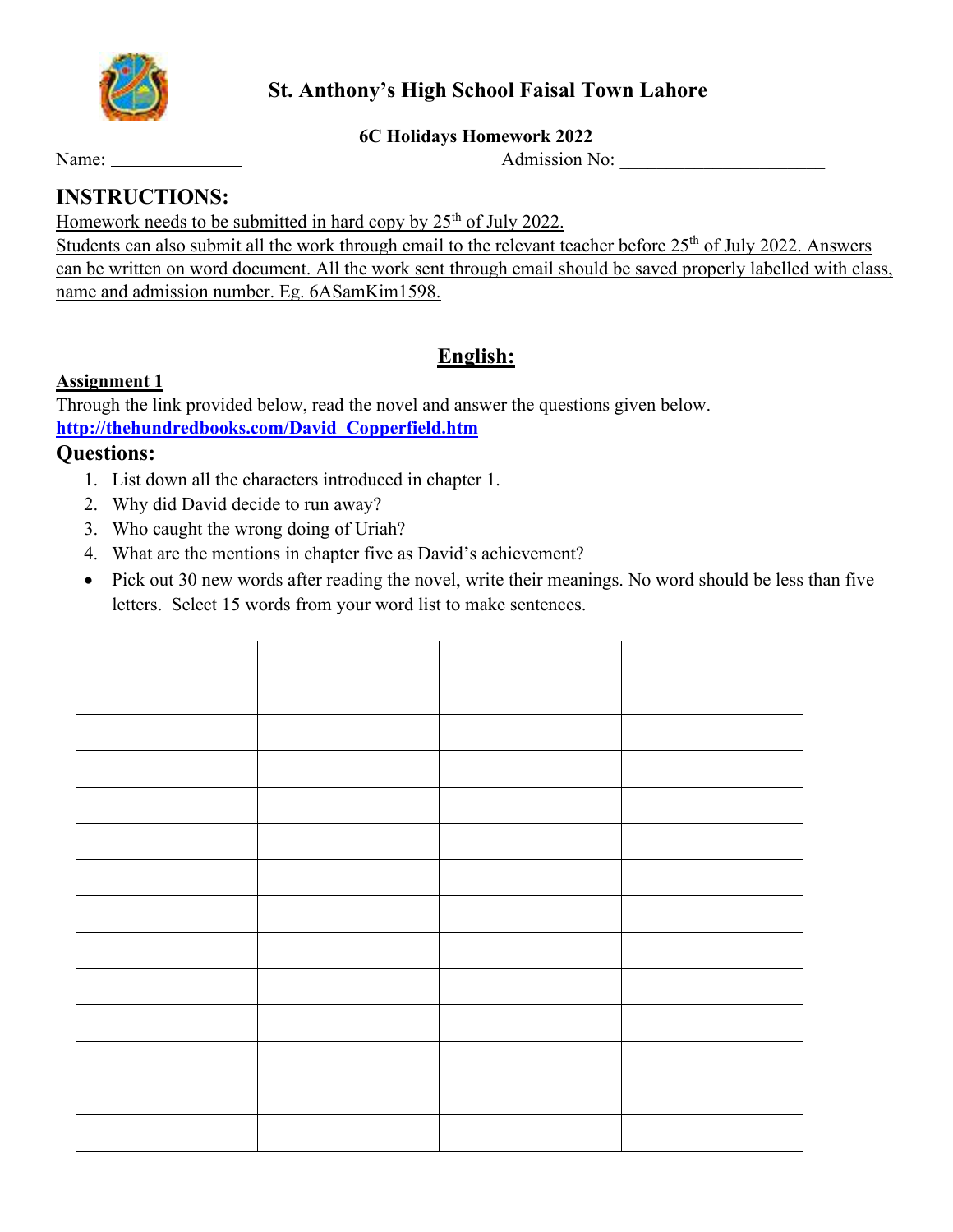#### • **Pick out fifteen adjectives and write below.**

#### • **Pick out fifteen verbs written in simple past tense.**

**Write two adjectival phrases from the novel.** 

# **Assignment 2**

Write a biography of one of your grandparents (Follow the points discussed in class). You can add pictures to their biography. Follow the life skills of family values, respect and gratitude while completing this task.

- Full name, date of birth/age, place of birth
- Major personality traits
- Educational details highlighting any major achievements or awards
- His/her contribution to society
- Any special interest
- Why is he/she famous or known for?

# **English Listening Comprehension**

Listen to the audio and answer the questions given below.

https://bd748f642cf8b253d59c-5c160b94f727c0d27cbeccc854542bc6.ssl.cf1.rackcdn.com/B1\_theme\_parks.mp3 **Questions** 

 $\_$  , and the contribution of the contribution of  $\mathcal{L}_\mathcal{A}$  , and the contribution of  $\mathcal{L}_\mathcal{A}$ 

 $\_$  , and the set of the set of the set of the set of the set of the set of the set of the set of the set of the set of the set of the set of the set of the set of the set of the set of the set of the set of the set of th

 $\_$  , and the contribution of the contribution of  $\mathcal{L}_\mathcal{A}$  , and the contribution of  $\mathcal{L}_\mathcal{A}$ 

 $\_$  , and the contribution of the contribution of  $\mathcal{L}_\mathcal{A}$  , and the contribution of  $\mathcal{L}_\mathcal{A}$ 

 $\_$  , and the set of the set of the set of the set of the set of the set of the set of the set of the set of the set of the set of the set of the set of the set of the set of the set of the set of the set of the set of th

- 1. From whom the host is taking information?
- 2. What is the job of the guest?
- 3. Which is the number one theme park in the world?
- 4. Which is the most popular theme park for adventure lovers?
- 5. Which theme park has the biggest number of roller coasters? What is the number?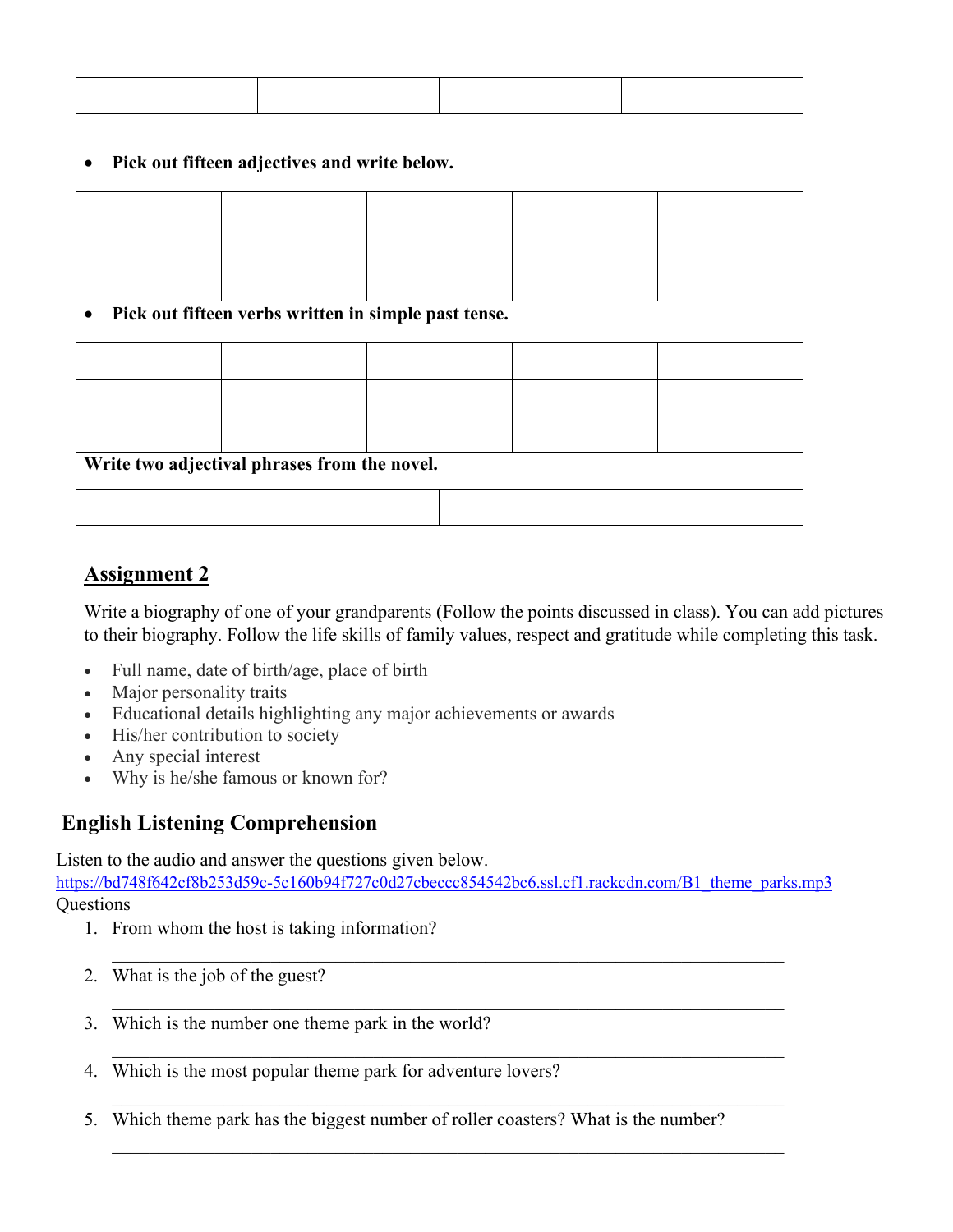- 6. Explain term animatronics?
- 7. Explain, why is the new roller coaster known as a gate keeper?
- 8. Which city in Asia has a Disney land?
- 9. What are the new attractions Chinese going to introduce?

# **Social studies:**

 $\_$  , and the set of the set of the set of the set of the set of the set of the set of the set of the set of the set of the set of the set of the set of the set of the set of the set of the set of the set of the set of th  $\_$  , and the set of the set of the set of the set of the set of the set of the set of the set of the set of the set of the set of the set of the set of the set of the set of the set of the set of the set of the set of th  $\_$  , and the set of the set of the set of the set of the set of the set of the set of the set of the set of the set of the set of the set of the set of the set of the set of the set of the set of the set of the set of th

 $\_$  , and the contribution of the contribution of  $\mathcal{L}_\mathcal{A}$  , and the contribution of  $\mathcal{L}_\mathcal{A}$ 

 $\_$  , and the contribution of the contribution of  $\mathcal{L}_\mathcal{A}$  , and the contribution of  $\mathcal{L}_\mathcal{A}$ 

 $\_$  , and the contribution of the contribution of  $\mathcal{L}_\mathcal{A}$  , and the contribution of  $\mathcal{L}_\mathcal{A}$ 

#### **Instructions:**

**Students are supposed to submit all the work through email to the relevant teacher.** 

**Social studies 6A/C: lubnakashan76@gmail.com**

Family is everything.



Make a slideshow of your time spent with your family, click pictures for any of these, as you are out for a picnic, having family vacation somewhere, playing board games with your family over the weekend, visiting extended family or it could be any other family activity. (slideshow to be sent on the given email id).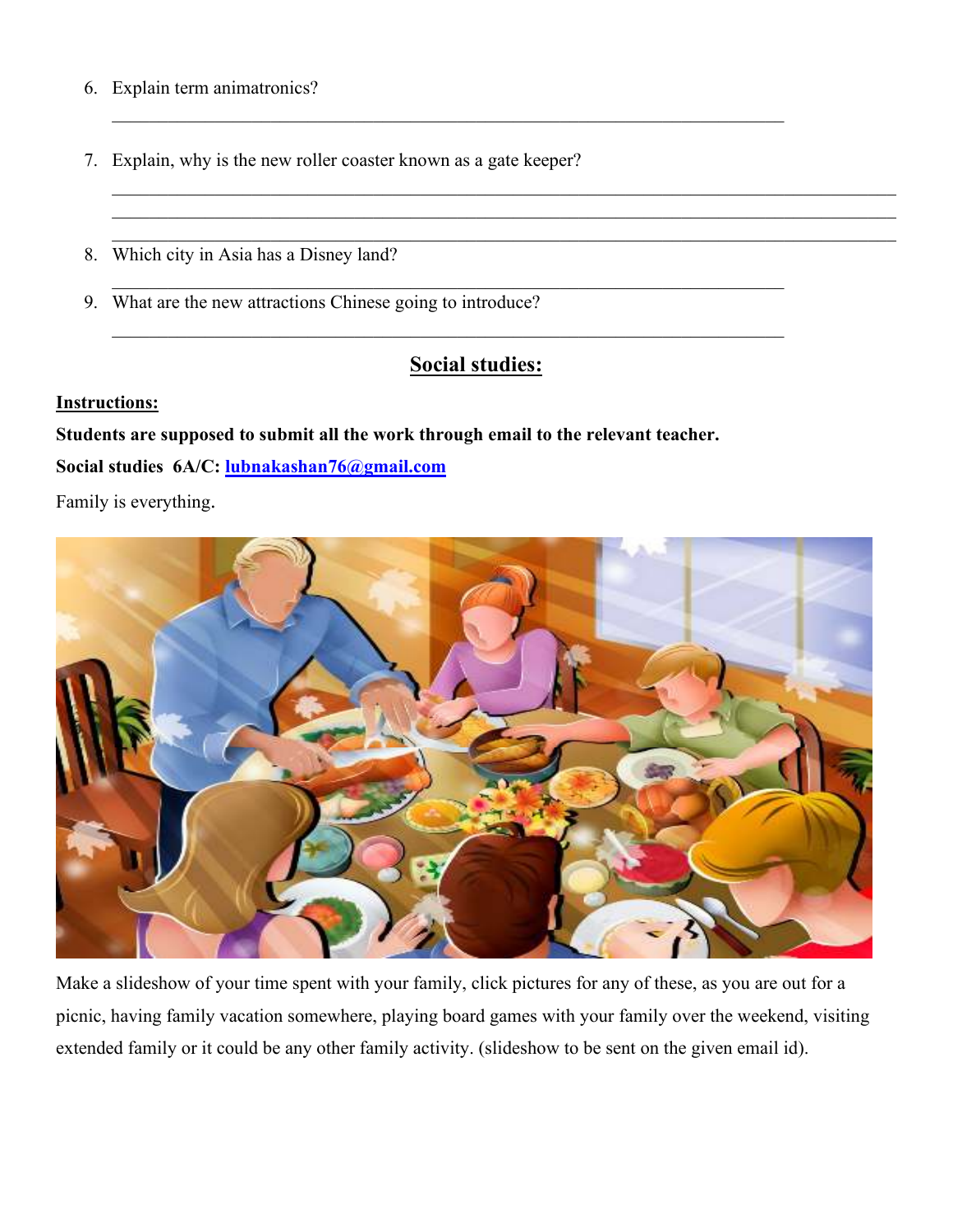# **History:**

#### **Instructions:**

**Students are supposed to submit all the work through email to the relevant teacher. Answers can be written on word document that is being shared with you.** 

#### **Assignment 1**

#### **Read the article and answer the questions.**

Indus River Valley civilizations (article) | Khan Academy



#### **Questions**

- Why was it important that the Harappans developed standardized weights and measures?
- How did the Indus Valley Civilization interact with the river networks in the region? Were there any detrimental effects of the location in such a dense river network?
- What do you think is the most plausible explanation for the decline of this civilization?
- Q1. On the map of Pakistan locate Harappa and Mohenjo-Daro.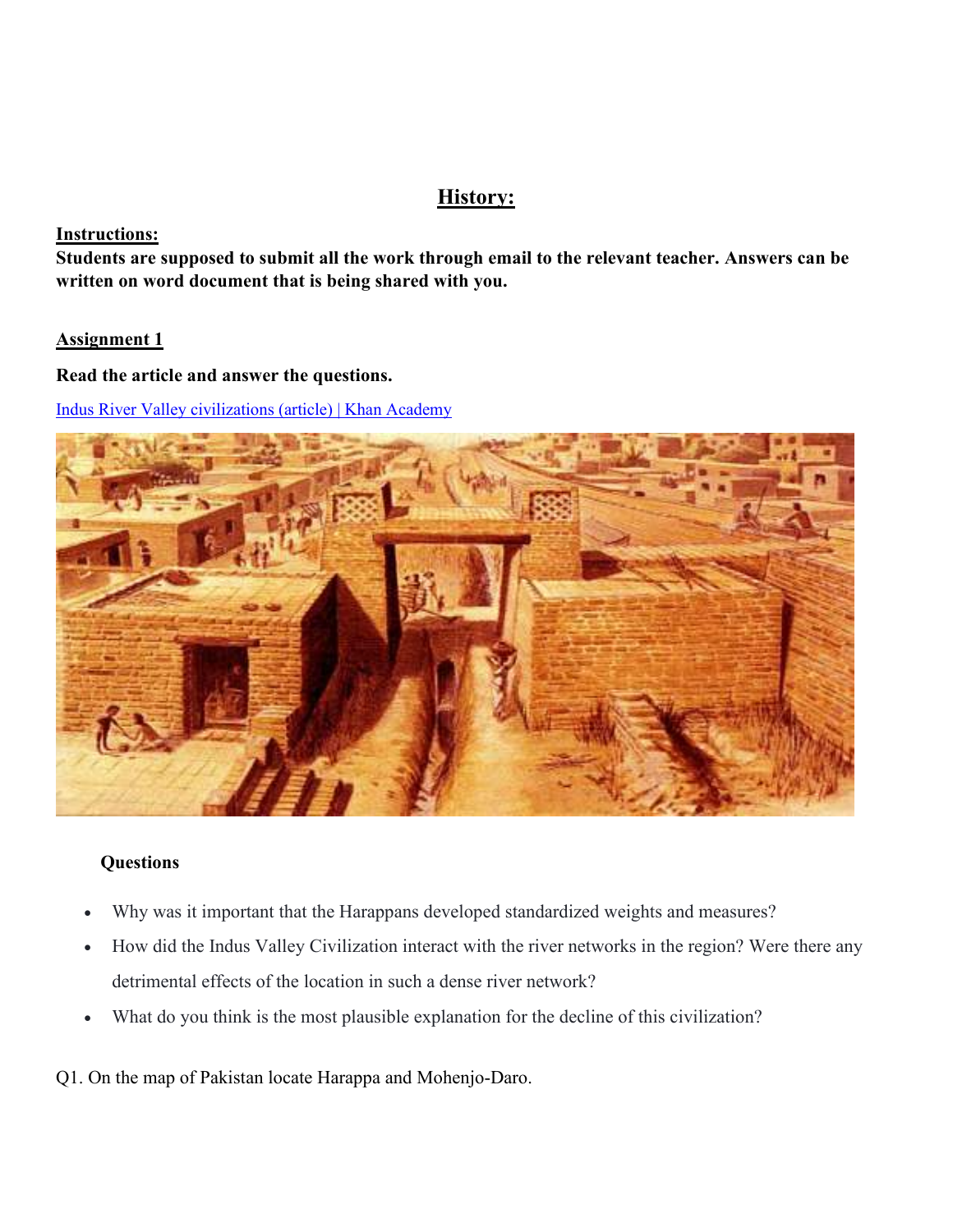

Q2. Look at the picture carefully and write in detail the purpose of making the pyramids, material used to make pyramids, and things present in these pyramids.



# **Geography:**

 $\_$  , and the contribution of the contribution of the contribution of the contribution of the contribution of  $\mathcal{L}_\text{max}$  $\_$  , and the contribution of the contribution of the contribution of the contribution of the contribution of  $\mathcal{L}_\text{max}$  $\_$  , and the contribution of the contribution of the contribution of the contribution of the contribution of  $\mathcal{L}_\text{max}$  $\_$  , and the contribution of the contribution of the contribution of the contribution of the contribution of  $\mathcal{L}_\text{max}$  $\_$  , and the contribution of the contribution of the contribution of the contribution of the contribution of  $\mathcal{L}_\text{max}$ 

# **Instructions:**

Students are supposed to submit all the work through email to the relevant teacher. Answers can be written on word document.

**Geography 6A/C: lubnakashan76@gmail.com Assignment 1**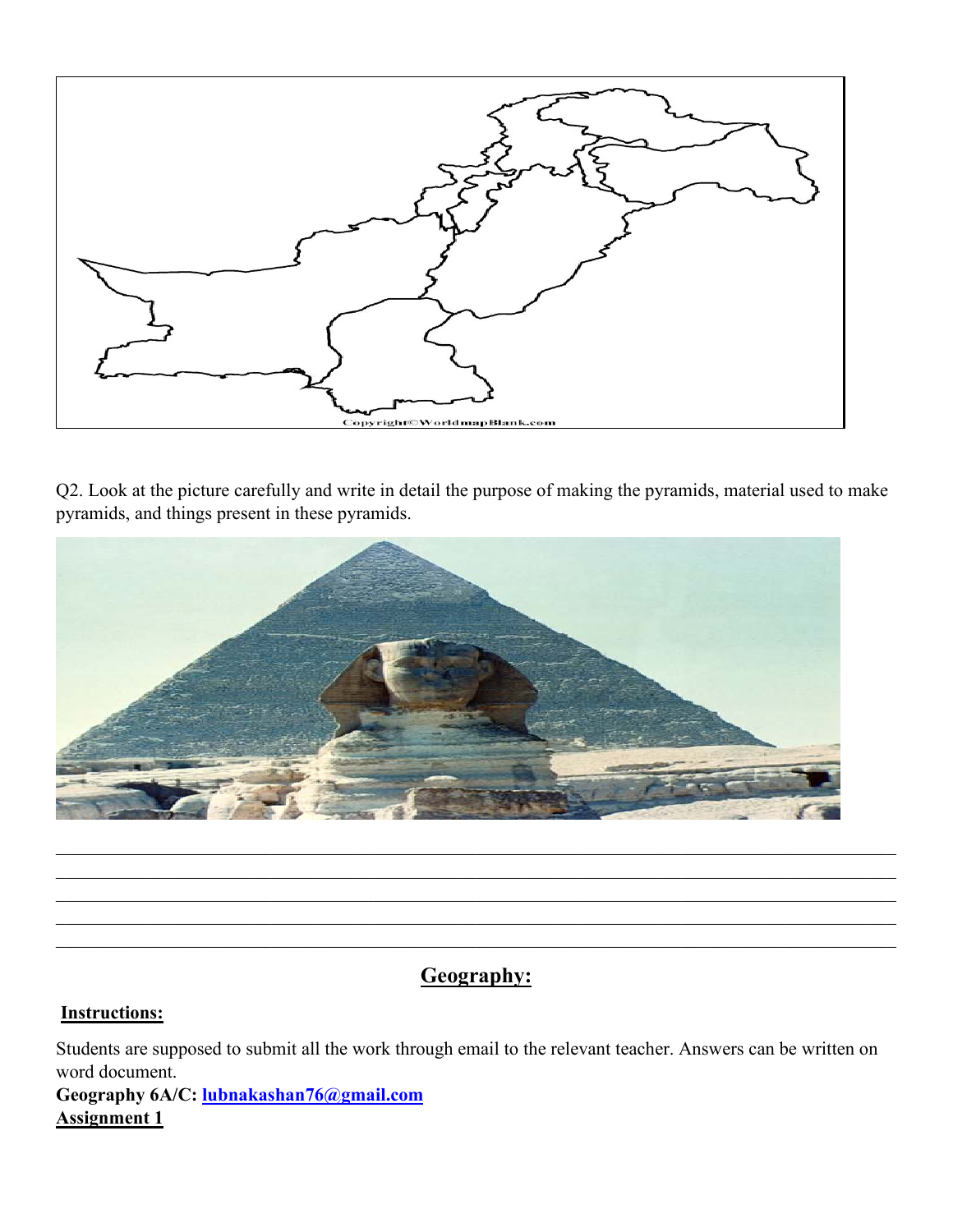### Read the article through the given link

Earthquake 2005 | One of the worst natural calamity in Pakistan's history (storyofpakistan.com)



- 1. Which are the areas that have a threat of earthquakes?
- 2. What are the causes of earthquakes?
- 3. Are there any ways to stop earthquakes?

\_\_\_\_\_\_\_\_\_\_\_\_\_\_\_\_\_\_\_\_\_\_\_\_\_\_\_\_\_\_\_\_\_\_\_\_\_\_\_\_\_\_

4. Search and write five points for the devastating earthquake in Pakistan in 2010.

# **Geography:**

Q1. By looking at a picture given below, explain the process.



3. Draw two globes, one with lines of latitude, other with lines of longitude and label them.

# **Science:**

 $\_$  , and the contribution of the contribution of the contribution of the contribution of the contribution of  $\mathcal{L}_\text{max}$  $\_$  , and the contribution of the contribution of the contribution of the contribution of the contribution of  $\mathcal{L}_\text{max}$  $\_$  , and the contribution of the contribution of the contribution of the contribution of the contribution of  $\mathcal{L}_\text{max}$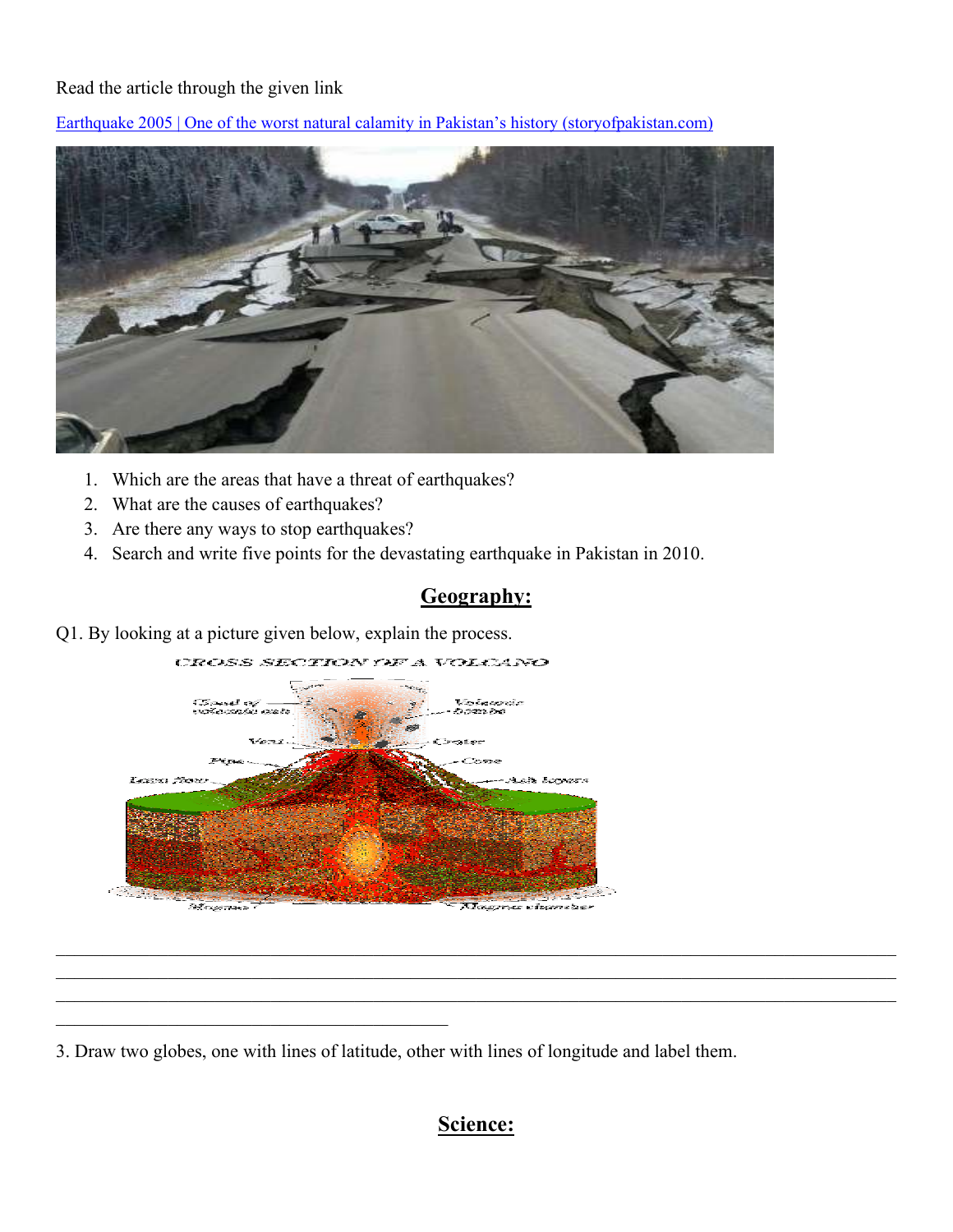### **Activity 1:**

### **Tooth Decay Experiment**

Carry out the experiment given below and record your observations by answering the questions.

Materials<sup>.</sup>

- 4 raw eggs
- Toothpaste (any kind is fine)
- Black coffee
- Coca cola

Instructions:

- 1. Take 4 raw eggs and wash them carefully. Make sure that no egg is broken.
- 2. Take a mug and prepare a mixture of black coffee by mixing coffee and water (take parents help if needed).
- 3. Then take 4 glasses and pour a little coca cola in 2 of them and a little black coffee in the remaining two.
- 4. Cover two eggs in toothpaste. Make sure they are covered properly.
- 5. Put one toothpaste coated egg in one mixture each and one normal egg in one mixture each. (example, one toothpaste coated egg in coca cola and one in black coffee.) Repeat the same with normal eggs.
- 6. Leave the eggs in the mixture for 1-2 days.

Questions:

1. Fill in the table below.

| Conditions                  | Observation after 24 hours | Observation after 48 hours |
|-----------------------------|----------------------------|----------------------------|
| Coca cola egg with no       |                            |                            |
| toothpaste                  |                            |                            |
| Black coffee egg with no    |                            |                            |
| toothpaste                  |                            |                            |
| Coca cola egg with tooth    |                            |                            |
| paste                       |                            |                            |
| Black coffee egg with tooth |                            |                            |
| paste                       |                            |                            |

- 2. Explain why did the eggs that did not have a toothpaste covering looked different?
- 3. According to the results of your experiment, what kinds of food items should you consume and what items should you avoid? (give 4 examples each).
- 4. Explain how tooth decay occurs.

### **Activity 2:**

Q. Make a 3D model of the following compounds/molecules using play dough or A4 sheets of different colors.

- Water
- Ammonia
- Methane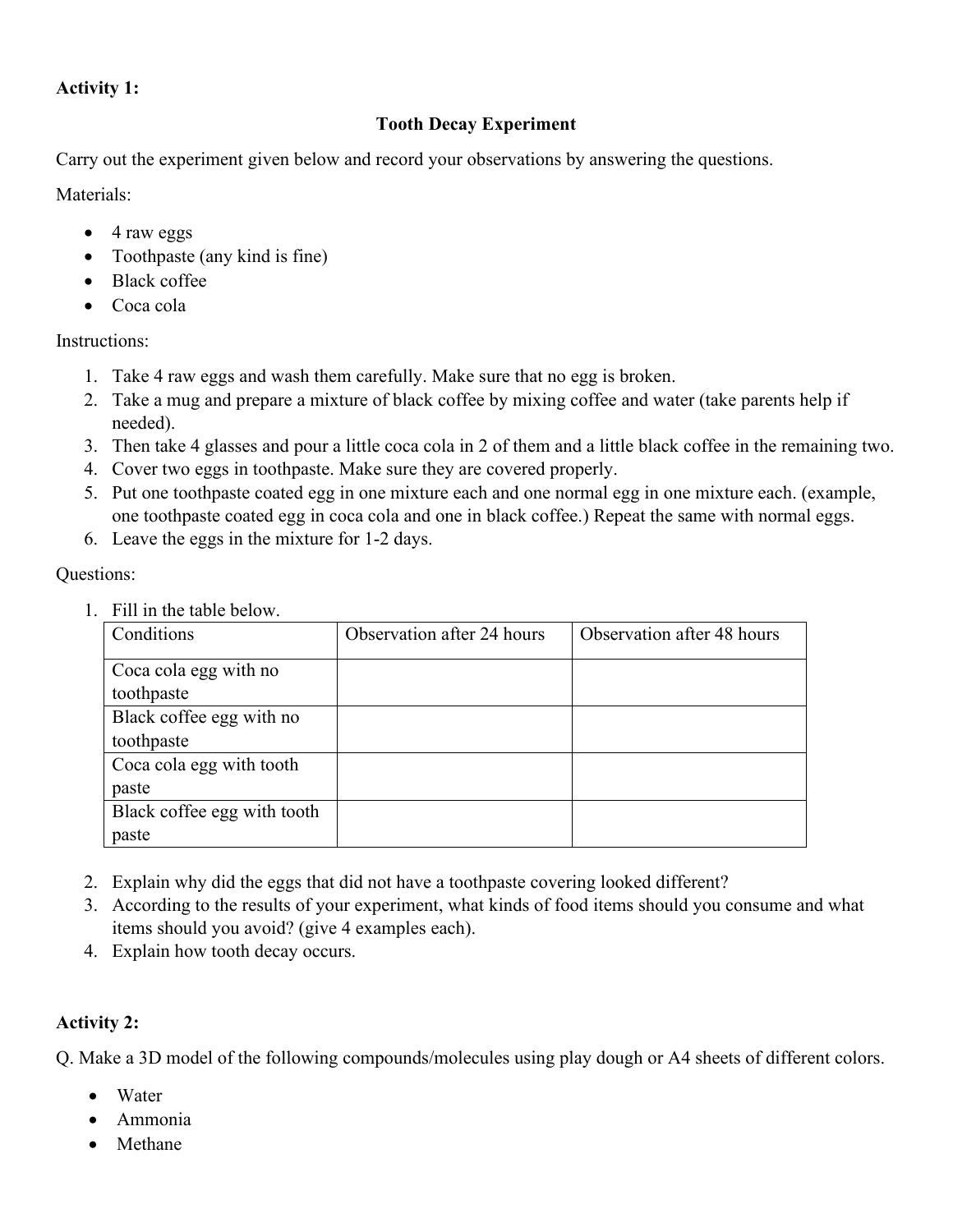- Sulphur dioxide
- Sulphuric acid

Sample:



### **Article:**

https://www.sciencenews.org/article/raw-chicken-wash-safety-physics-kitchen-germs (article's link)

Click on the above mentioned link and answer the following questions.

- 1. Some health experts recommend against washing chicken before cooking it why?
- 2. If the height of the faucet is high or low, then what kind of effect will it have on the chicken and the surroundings?
- 3. Write down any three tips to minimize contamination from washing raw chicken according to the article.

# **Math:**

# **Instructions:**

**Use foolscap sheets to answer the following questions. Students are supposed to submit all the work to the relevant teacher.** 

### **Activity 1**

Preparing grocery list. Help your parents in preparing grocery list. Estimate the amount or quantity of This will help you to think about estimation.

# **Activity 2**

Read the article and answer the following questions: https://maths.olympiadsuccess.com/class-6-basicgeometrical-ideas

- Q1. How many types of curves are there? Name them.
- Q2. Write the main feature of a polygon.
- Q3. Explain that how many types of triangles are there?
- Q4. What major parts does a circle have?

### **Worksheet 1**

#### **Sieve of Eratosthenes**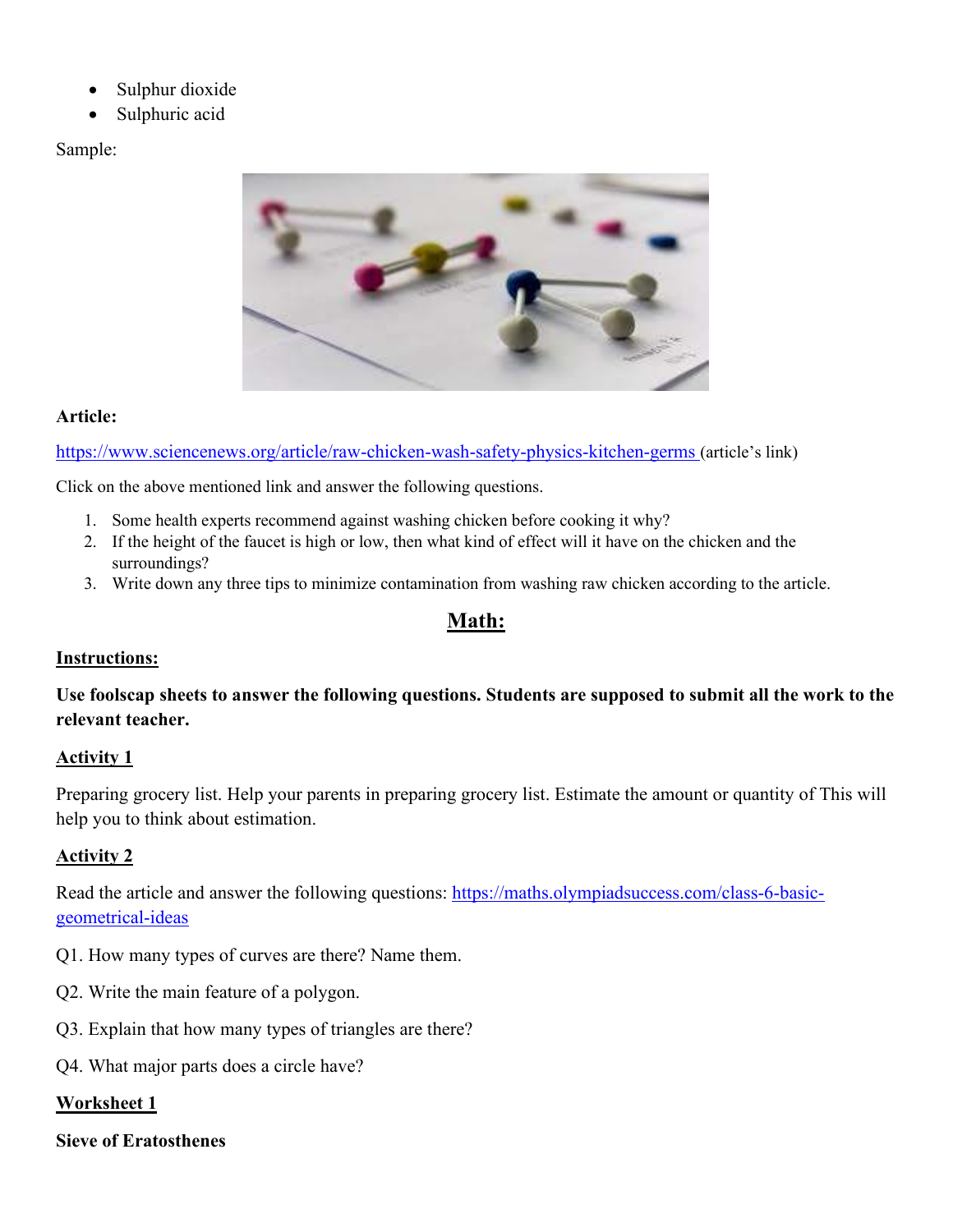**1.** In this part, the numbers which will be circled are prime numbers and the numbers which will be crossed out, are not prime numbers.

**(a)** Cross out 1.

**(b)** Circle 2. Cross out all the other multiples of 2.

**(c)** Circle the next number that has not been crossed out, i.e. 3.

Cross out all the other multiples of 3.

**(d)** Circle the next number that has not been crossed out, i.e. 5 since 4 has been crossed out.

Cross out all the other multiples of 5.

**(e)** Repeat this process until all the numbers have either been circled or crossed out.

| $\mathbf{1}$ | 2  | 3  | $\overline{4}$ | 5  | 6  | 7  | 8  | 9  | 10  |
|--------------|----|----|----------------|----|----|----|----|----|-----|
| 11           | 12 | 13 | 14             | 15 | 16 | 17 | 18 | 19 | 20  |
| 21           | 22 | 23 | 24             | 25 | 26 | 27 | 28 | 29 | 30  |
| 31           | 32 | 33 | 34             | 35 | 36 | 37 | 38 | 39 | 40  |
| 41           | 42 | 43 | 44             | 45 | 46 | 47 | 48 | 49 | 50  |
| 51           | 52 | 53 | 54             | 55 | 56 | 57 | 58 | 59 | 60  |
| 61           | 62 | 63 | 64             | 65 | 66 | 67 | 68 | 69 | 70  |
| 71           | 72 | 73 | 74             | 75 | 76 | 77 | 78 | 79 | 80  |
| 81           | 82 | 83 | 84             | 85 | 86 | 87 | 88 | 89 | 90  |
| 91           | 92 | 93 | 94             | 95 | 96 | 97 | 98 | 99 | 100 |

# **Computer:**

- Do research work on Bit coin and write an Article in Ms Word. (Note: Font size 12, font style "Times New Roman", page size "A4", margin normal)
- Make a slide show on the top 10 IT inventions.
- Make a Presentation how IT is playing important role to save the environment. (Slide not more then 12, font size 32-40, font style "Times New Roman", picture in every slide is compulsory, slides should be designed well and presentable)

# **Islamiyat:**

- Recite and memorize spara no 3 with translation.
- Write an Article on Eid-ul-Adha in Ms-word.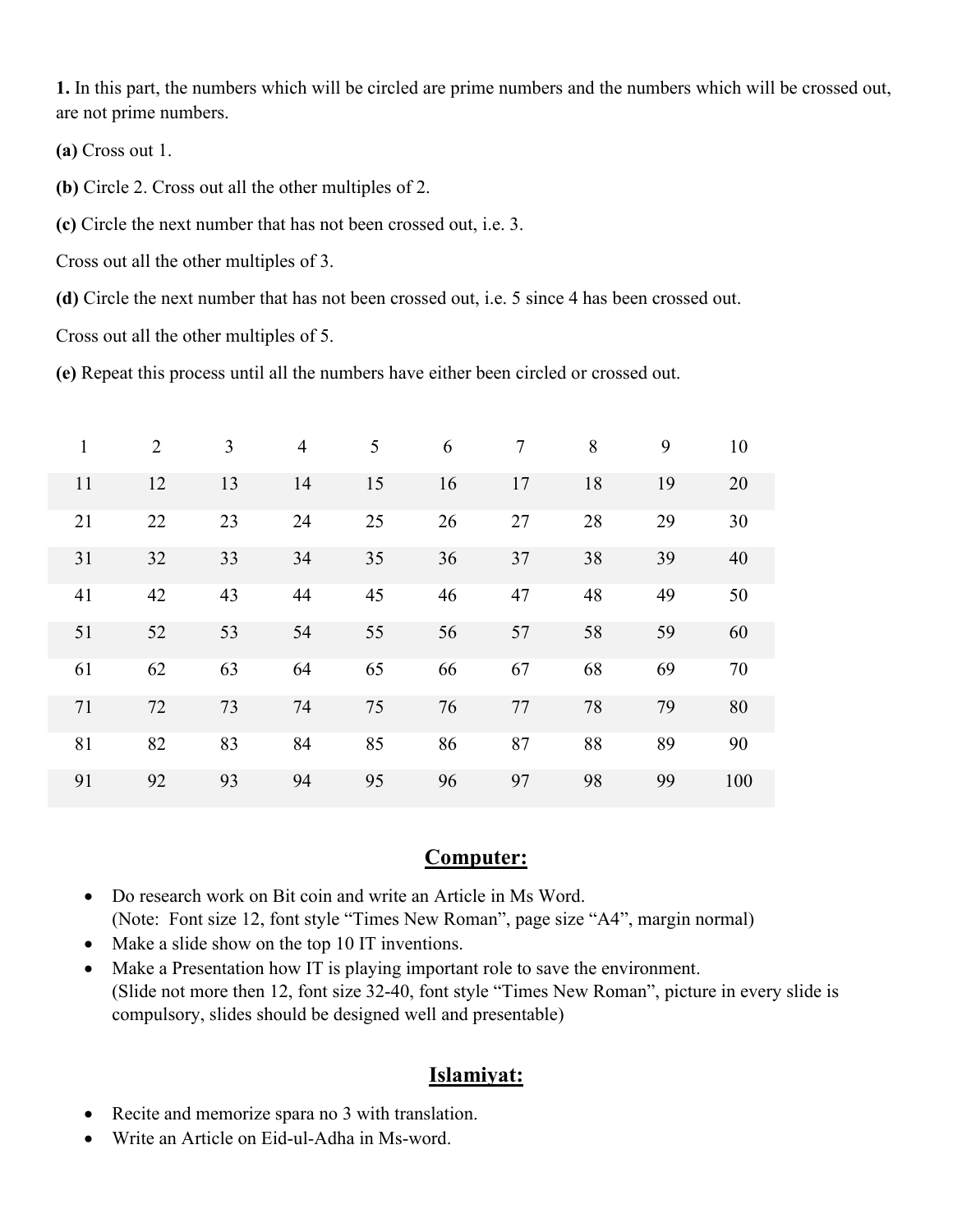(Note: Font size 12, font style "Times New Roman", page size "A4", margin normal)

• Make a slide show on the teaching of Islam about to be kind with the other living beings. And write 4 Sayings of Holy Prophet (S.A.W) and Quranic verses about it.

### **Art:**

#### **Instructions for the art activities:**

- Write activity detail in sketchbook index page.
- Watch the video link carefully.
- Prepare the activity as the same.
- Make sure that each point of coloring steps followed as instructed in the video link.
- Marks will be given according to the activities.

### **Attempt activities according to the given link.**

### **Activity No.1:**

Click on the video link and make the same scenery according to the video.

Topic: Drawing of nature scenery.

Material: Sketchbook, color pencils.

**Video link:http://youtube.com/watch?v=ZJfO\_czeiEc**

### **Activity No.2:**

Click on the video link and make the craft activity according to the video.

Topic: Paper weaving flower basket.

Material: Sketchbook paper, A4 paper (any three colors of your choice, scissor, UHU stick/ glue, pen & compass, ruler.

Video link: http://youtube.com/watch?v=\_06FmRZ3ni4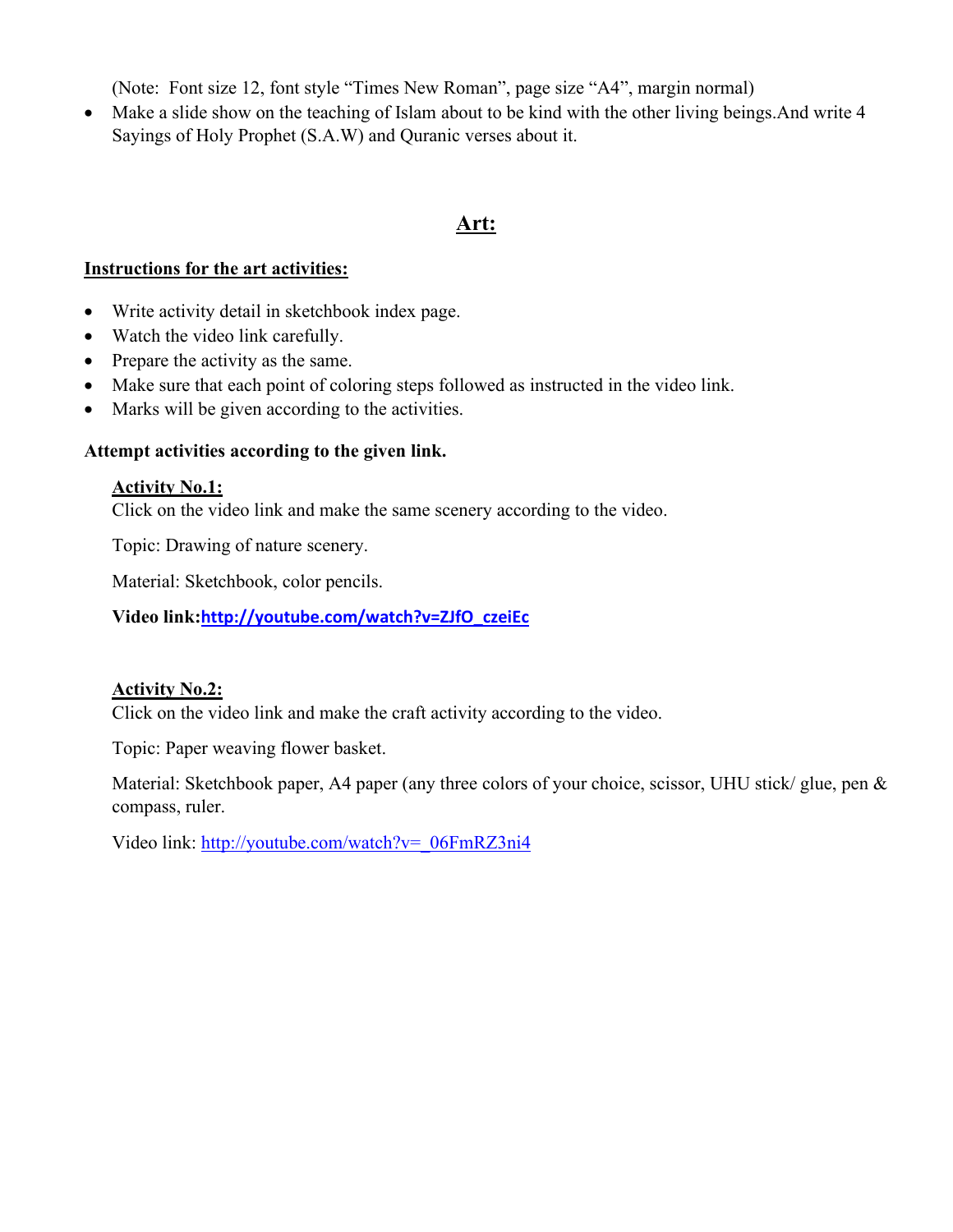چامت ب<sup>ھٹ</sup>م (اے ، ی) مضمون: أردو موسم گرما کی تقطیلات کا کام

ہدایات :

ا۔ کھائی صاف اورخوبصورت کریں۔ می است اور مناکر کام کرنے کے گریز کریں۔ ۳۔بر صحیح ابتانام کھتا خروری ہے۔ درک شیٹ نمبرا۔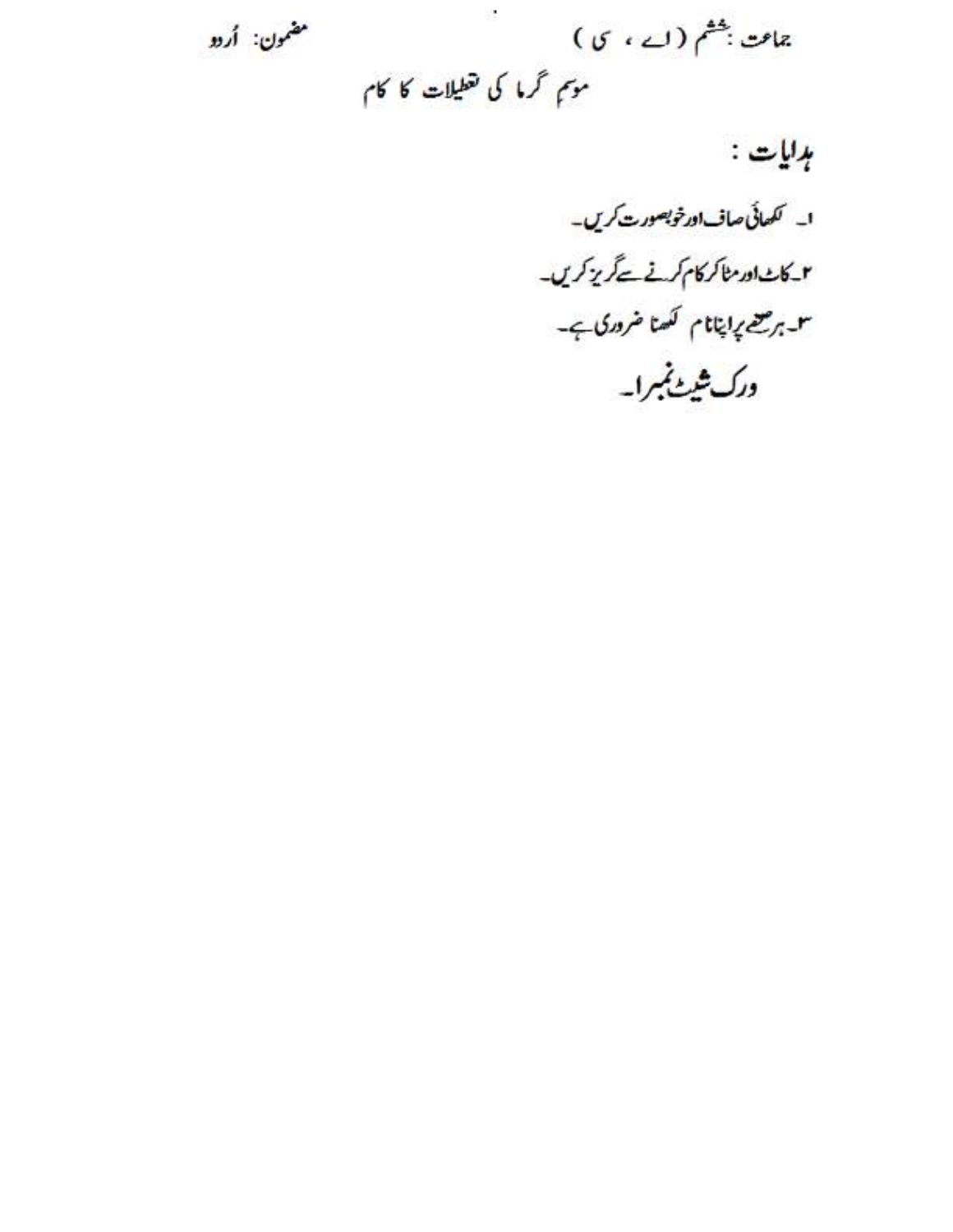

درج ذیل عبارت غورے پڑھےاور سوالات کے جوابات تجریر کریں۔ یماعت میں ایک محترمہ بچوں کوڈا نشتہوے وقت کی اہمیت کا دی دےدی تھیں کہ ان کامویا کی فون ایکار نے لگا ''پایافون اُٹھائیں، پایافون اُٹھائیں'' سب بجے بیک زبان چیج'' مس ! آپ کافون''اوروقت کی اہمیت موبائل کی مذرہوگئی۔ ایک جنازے پر بہت سے لوگ بج تھے۔ مرتے والے کی ہاتھ ہور پی تھیں اور اس کے لواحقین کے ساتھ اظهارتعزيت كياجار بإفقا كماجا تكسا يكسمو بأكريولا ، ياك مرز ثين شاوبا و----" يحصقونون لكاتيسه مرنے والے كى روح وطن واليس آگئ ہو۔

مویاک ایک ایک ایجادے جس نے لوگوں کونفسیاتی مریض بنار کھاہے۔مویاک رکھنےدالے اس کے بغیر پے پینی اور عد م تحفظ محسوس کرتے ہیں۔ کچھ لوگوں کو عجیب وغریب رنگ ٹونز کی تلاش پہ آئ ہے۔اس ایجاد کے اثر سے طفلان کتب ا کثر دفاتر ثیں مو پاک فون پر پابندی عائد کر دی گئی ہے لیس پیالیں پابندی ہے جس پڑھل کرنا ضروری ٹیٹ سبھا جاتا۔ مخضر یہ کرموبائل ایک ایا کارآمد تھلونا ہے جو اپنے تمام نقصانات اور سائل کے باوجود ہارے معاشرے کا اہم هدان چکاہے۔

ہن<del>ا</del> عبارت میں سے درج ذیل جمع الفاظ کے واحد اور واحد الفاظ کی ج<del>مع لکھی</del>ں۔ طفلان ۔ ایجاد ۔ دفاتر ۔ پابندی ۔ نقصانات ۔ خینظ۔ مسائل ۔ وطن ۔ کتب

> ہی<sup>م</sup> عبارت میں سے درج ذیل الفاظ کے متعالیکھیں۔ وطن ۔ شاد ۔ عدم تحفظ ۔ غریب ۔ مریض ۔ نقصانات

> > ہیں متعد رحید ڈیل موالا سے کے جوابا <del>ہے</del> کرکر ہیں۔ الطفلان كتب سے كيامراد ہے؟

٣-مومائل ريح والے کمامحسوں کرتے ہیں؟

۳-مخترمه بچول کوکیادرس وسے دی تھیں؟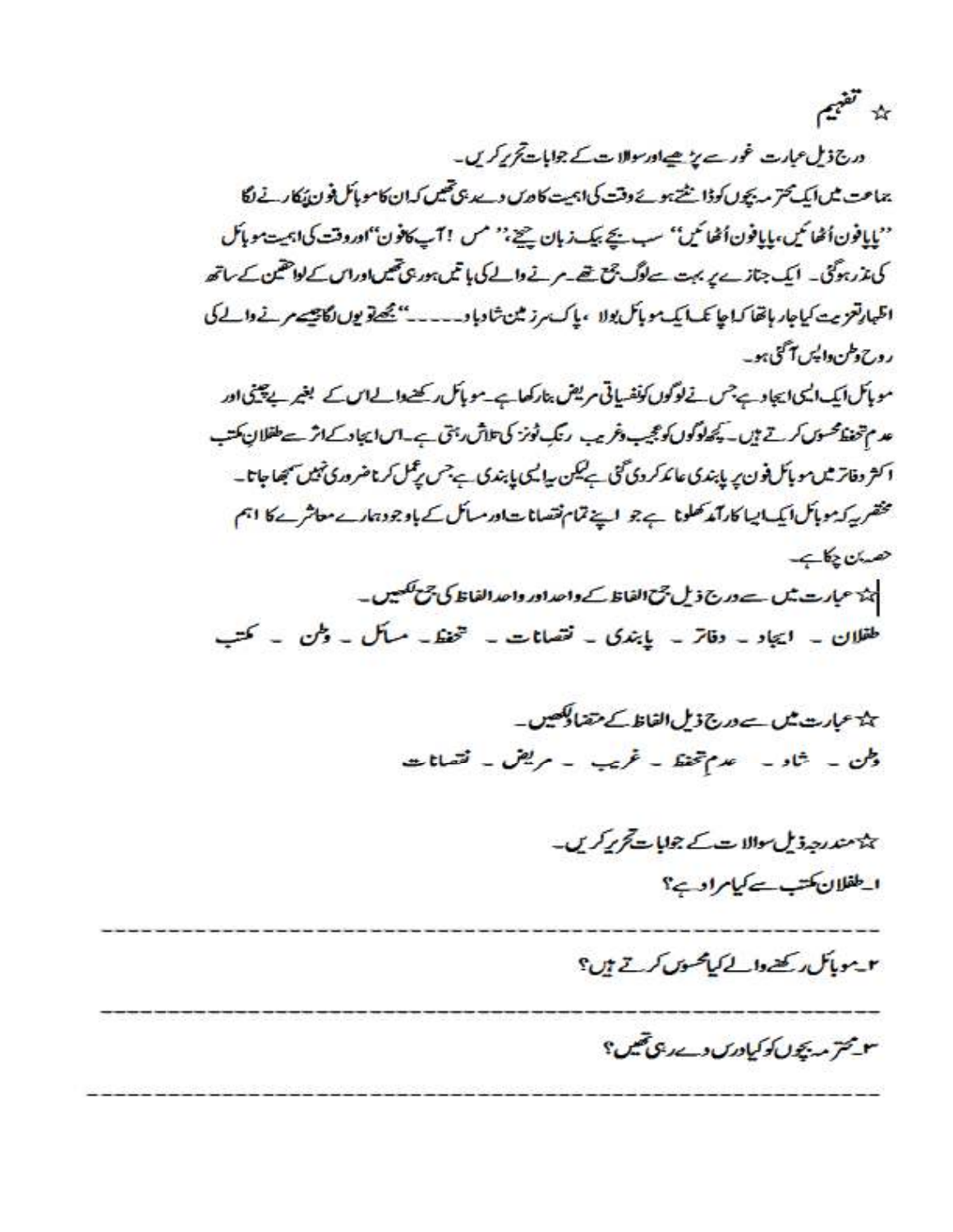# ین<del>ا</del> عبارت کے دوسرے پیراگرف کوفعل ماضی میں تبدیل کریں۔

ورک شیٹ بمبر ۲۔ درج ذیل عبارت پڑھیے۔اس عبارت میں سے تین اسم معرفہ اور تین اسم تکرہ پھن کر لکھیں۔ بادشاہی ہے، لاہور میں شاہی تکھ*ے عالمگیری کیٹ کے قریب داقع ہے۔ یہ تبہ* ایک مکمل بادشاہ اور نگ زیب نے بنوائی تھی۔ سُر نے رنگ کے پھر سے تی ہوئی یہ مجدانی شال آپ ہے۔ اس کاایک مرکزی درواز وہے۔ جس

كى اونچائى ساڑھا كيس مير بے اس كے چاروں گنبدوں كے نچے سات بڑے بڑے ہيں۔ اس میرے اندر قرآن ثریف کی آیات خوبصورت طریقے سے کھی گئی ہیں۔ مجد میں تمرکات بھی کھے گئے ہیں۔ کہاجاتا ہے کہ پیمرکات بادشاہ امیر تیور عرب سے شاکی ایشیالا یاتھا۔

انتهع فهيب وسيسوسوسوس استجره

ہڈ درج بالاعبارت میں سے کوئی سے پانچ اسا سے معرفہ پینے اور جملے بنا سُیں۔

ہورج بالاعبارت میں *سے کوئی سے* چار واحد تلاش کر کے اس کی جمع لکھیں اور کوئی سے چار جمع تلاش کر کے ان کے داحد لکھیں۔

ہورج بالاعبارت <u>میں ہے ا</u>سم صفت کے گرد دائرہ لگا تیں۔

ورک شیٹ نمبر ۳۔

ہند مندرجہ ذیل لنگ کو م*نظر رکھتے ہوئے مندرجہ* ذیل سوالات کے جوابات تحریر کریں۔